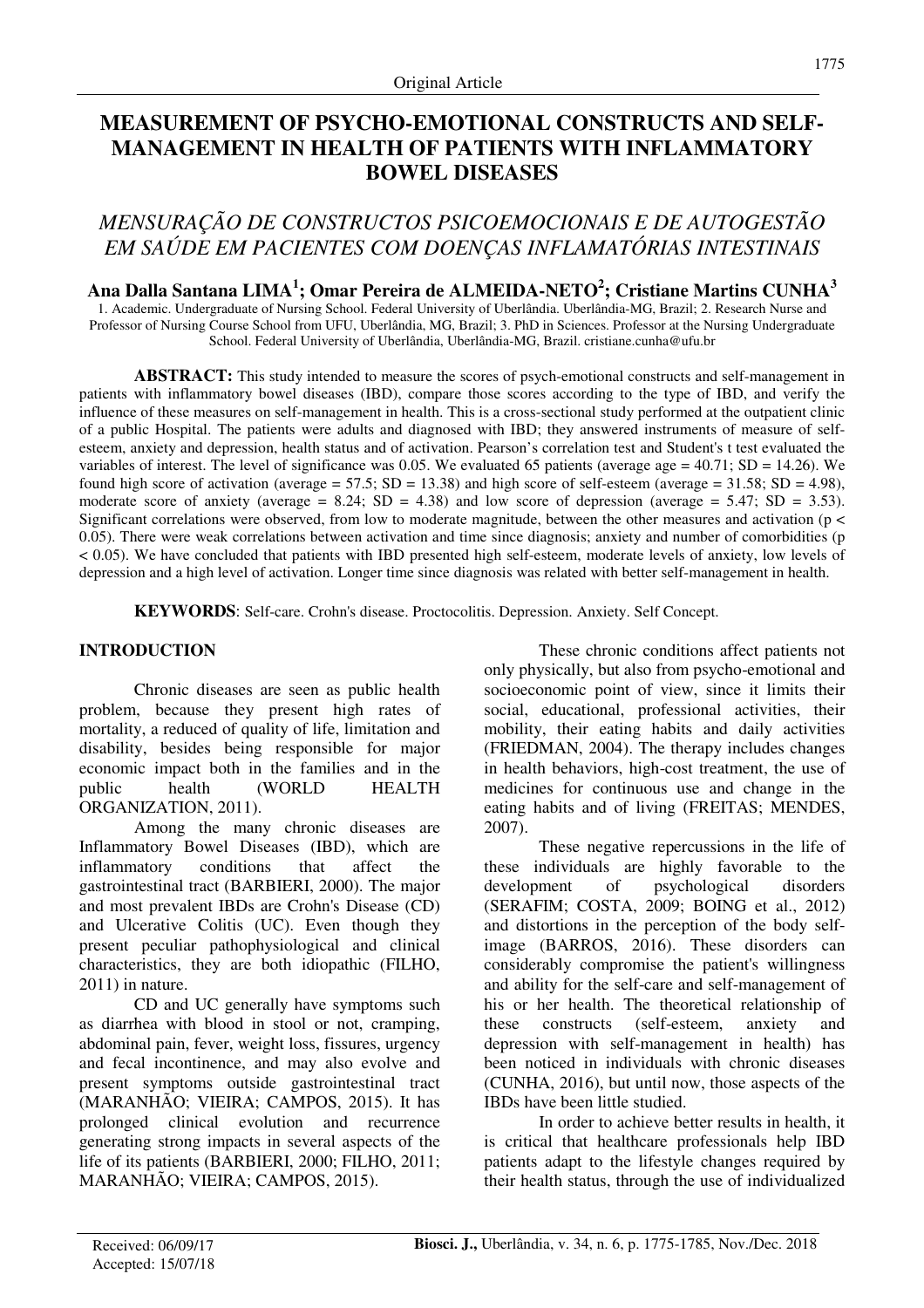approaches that aim self-care and self-management of health. On the other hand, it is also important, that they pay attention in the psycho-emotional aspects and of the self-esteem of these individuals.

The present study aimed to evaluate the scores of self-esteem, anxiety and depression and of self-management of health (activation) in a group of patients with IBDs, as well as verify the influence of the different characteristics social, demographic and clinical in these measures.

# **MATERIAL AND METHODS**

This is a cross-sectional, analytical and descriptive study, with a quantitative approach. The data collection was performed at the gastroenterology outpatient clinic of The Hospital de Clínicas of Universidade Federal de Uberlândia (UFU), in the city of Uberlândia, Minas Gerais state, Brazil.

# **Participants, Procedures and Ethical Considerations**

A non-probabilistic sample for convenience and of the consecutive type was formed by followup patients in the gastroenterology outpatient clinic. Those who met the previously established criteria were invited to participate: patient diagnosed with inflammatory pathologies of the gastrointestinal tract - ulcerative colitis and Crohn's disease - for at least 6 months, age between 18 and 80 years old, patients who are under regular clinical follow-up in the UFU gastroenterology outpatient clinic and with preserved cognitive function - evaluated by a questionnaire that estimates discriminatory capacity and the capacity of psychic and mental orientation of this individual in time and space, according to Pfeiffer's proposal (1975). In this evaluation, the participant must answer correctly to at least three of the questions, in order to be included on the study (PFEIFFER, 1975).

To the patients who were considered cognitively qualified through this evaluation, we performed the other methodological steps of this study. We adopted as exclusion criteria, the history of previous hospitalization within a period of up to one month right before this evaluation.

After the presentation of the objectives of the study and with due clarifications, it was requested of the participants their consent in order to start the methodological protocol of the project. We applied a sequence of evaluation instruments: characterization of the socio-demographic and clinical data, the validated versions for use in Brazil of the *Rosenberg Self-Esteem Scale* (RSES), the

*"Hospital Anxiety and Depression Scale"* (HADS) and the *Patient Activation Measure* (PAM13). This research was approved by the Ethics in Research Committee. The data collection period occurred between July and September of 2014.

### **Sociodemographic and clinical information questionnaire**

The information on socio-demographic characteristics collected was: gender, age (full years), marital status, level of education (total of years of study) and monthly family income (in Brazilian currency). The clinical data investigated were: medical diagnosis (reason for visit to the outpatient clinic where the interview was performed), time elapsed since the diagnosis of the chronic disease, and number of comorbidities. For the categorization of participants, according to the nature of the chronic disease, we considered the medical diagnosis recorded at the visit to the outpatient clinic.

### **Patient Activation Measure (PAM 13)**

To evaluate the self-management in health of the patients we used the Brazilian version of the *Patient Activation Measure* (PAM13) (CUNHA, 2016). This instrument assesses the level of activation of individuals for self-management in health. The instrument is composed of 13 items evaluated by an ordinal scale, with five answers option: totally disagree (1 point), disagree (2 points), agree (3 points), totally agree (4 points) and Not applicable (0 points). The gross score is obtained by the sum of the values indicated in the responses to the items and can range from 13 to 52 points. The gross score is later converted into an activation score (from 0 to 100 points). Higher scores correspond to a greater activation for the care in health (HIBBARD et al., 2005).

### **Evaluation of the perceived health status by the Visual Analogue Scale (VAS)**

A visual analogue scale (VAS) of 100 millimeters was used to evaluate the perceived health status of the participants. They were instructed to indicate, in the drawn line, the position of their health status at that time, being zero as the worst health status imaginable, and 100 as being the best one possible.

# **Hospital Anxiety and Depression Scale (HADS)**

The presence of symptoms of anxiety and depression was evaluated by the adapted and validated version for Brazil (BOTEGA et al., 1995)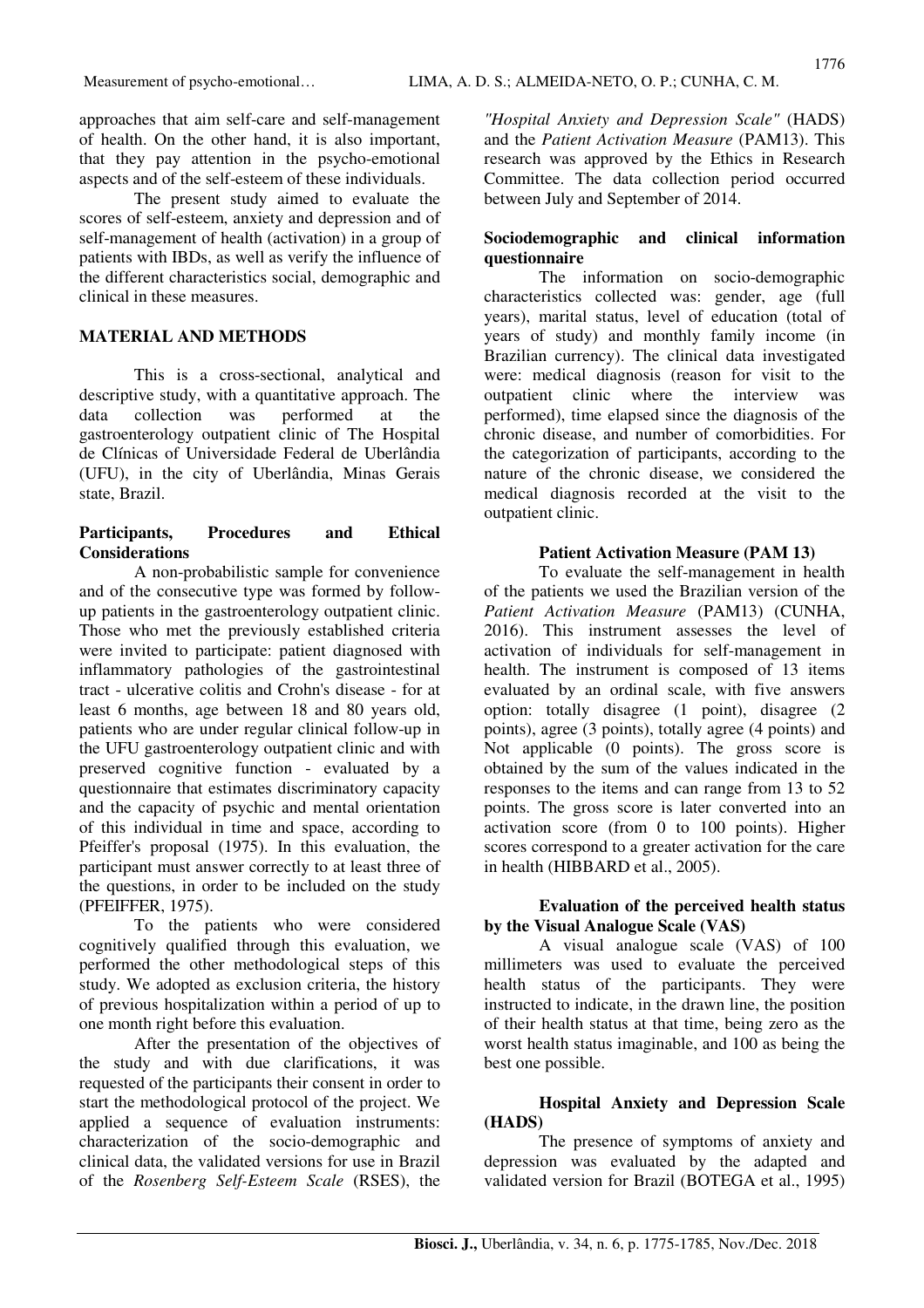of the *Hospital Anxiety and Depression Scale* (HADS), composed of 14 multiple choice questions, with values ranging from zero to three. Seven of the items evaluate anxiety symptoms (HADS-Anxiety) and the other seven evaluate symptoms of depression (HADS-Depression). The sum of each subscale can range from 0 to 21 points and the higher the value, the greater the presence of evaluated the symptom.

#### **Rosenberg Self-Esteem Scale (RSES)**

To evaluate the self-esteem, we used the Rosenberg Self-esteem Scale, on its adapted version for Brazil (AVANCI et al., 2007)*.* It has ten items that evaluate the positive and negative feelings that the individuals have of themselves. The answers are obtained by an ordinal scale of four points, ranging from one to four. In order to obtain the total score is performed the sum of responses to the items, after the inversion of the values of the five negative items. The possible range can vary from 10 to 40, where higher values indicate greater self-esteem.

#### **Data Analysis**

The collected data was processed using the IBM *Statistical Package for Social Sciences* (SPSS) version 21.0, running in a Windows<sup>®</sup> environment. For all analyzes we have adopted the significance level of 0.05.

We performed descriptive analysis for categorical variables (gender, level of education, marital status, monthly income etc.), of measures of central tendency (average) and of variability (standard deviation) for the continuous variables. For the measurement and analysis of the scores of the constructs: self-esteem, anxiety and depression and activation, we used the descriptive statistics (simple frequency, central tendency and variability). And for their interpretation, we used the recommendations cited by the authors in their validation studies for the Brazilian population. To evaluate the correlation between the variables (age, level of education, time since diagnosis, income and number of comorbidities) with the measures of selfesteem, anxiety and depression and activation, we used the Pearson correlation test between the variables of interest (PEARSON, 2004). And to compare if there is difference between the measures of self-esteem, anxiety and depression and activation between the groups (gender, age range [18 to 30 years old, 31 to 59 years old and older than 60 years old] and time since diagnosis [up to 2 years and over 2 years]) we used the Student's t-test and ANOVA. We adopted the magnitude of the obtained correlations as recommended for Ajzen and Fishbein: correlation values below 0.30 are of little clinical applicability, even with statistical significance; Values between 0.30 and 0.50 indicate moderate correlation and values higher than 0.50, strong clinical correlation (AJZEN; FISHBEN, 1980).

#### **RESULTS**

In this study, we address 65 participants with inflammatory bowel diseases, 42 (64.6%) of them were women. The average age of the participants was 40.71 years (SD = 14.26), with age range predominant of 30 to 59 years (45; 69.2%). Most of the participants (32; 49.2%) were married or living in common law marriage. 41 (63.1%) of the participants reported having some occupational activity. The average time of formal education was 10.28 years  $(SD = 3.95)$  and the household income average was 2.97 minimum wages (Table 1).

| Table 1. Social and demographic characteristics of patients with inflammatory bowel diseases. |  |
|-----------------------------------------------------------------------------------------------|--|
|-----------------------------------------------------------------------------------------------|--|

| <b>Variables</b>                       | $\mathbf{n}(\%)$ | Average $(SD)^{(a)}$ [variation] |  |  |
|----------------------------------------|------------------|----------------------------------|--|--|
| <b>Gender</b>                          |                  |                                  |  |  |
| Female                                 | 42(64.6)         |                                  |  |  |
| Male                                   | 23(35.4)         |                                  |  |  |
| Age (in years)                         |                  | 40.71 (14.26) [18-77]            |  |  |
| 18-29                                  | 14(21.5)         |                                  |  |  |
| 30-59                                  | 45(69.2)         |                                  |  |  |
| >60                                    | 6(9.2)           |                                  |  |  |
| <b>Level of Education</b>              |                  |                                  |  |  |
| Elementary                             | 7(10.8)          |                                  |  |  |
| Middle                                 | 15(23.1)         |                                  |  |  |
| High School                            | 27(41.6)         |                                  |  |  |
| College                                | 15(23.1)         |                                  |  |  |
| Post-graduate                          | 1(1.5)           |                                  |  |  |
| <b>Time of formal study</b> (in years) |                  | $10.28(3.95)[2-18]$              |  |  |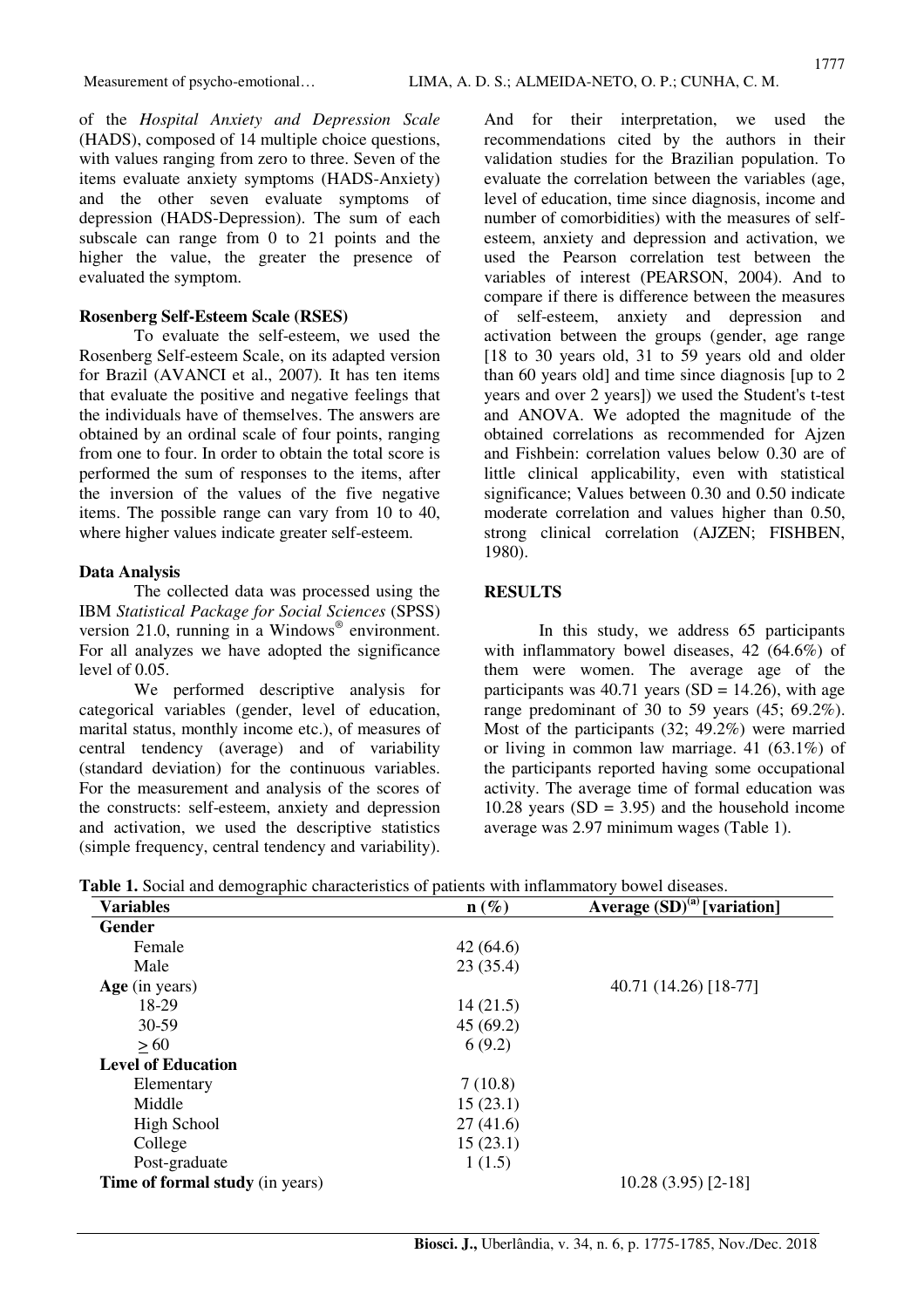| <b>Marital Status</b><br>Married or Common law union consensual<br>Other <sup>(b)</sup> | 32(49.2)<br>33(50.8) |                                    |
|-----------------------------------------------------------------------------------------|----------------------|------------------------------------|
| <b>Gross Family Income</b> (in Brazilian currency)                                      |                      | 2155.97 (1386.40) [720.00-7240.00] |
| Ocupation                                                                               |                      |                                    |
| Inactive                                                                                | 24(36.9)             |                                    |
| Ative                                                                                   | 41(63.1)             |                                    |
| (a) SD: Standard Deviation; (b) Other: single, divorced, Separated or widowed           |                      |                                    |

Most of the evaluated participants (40; 61.53%) had Crohn's disease as diagnosis and average time of diagnosis of 8.31 years  $(SD =$ 6.74). We observed great disparity between the

numbers of comorbidities diagnosed and the number of self-reported comorbidities, being this last one with much higher values than the first one (Table 2).

|  | <b>Table 2.</b> Clinical characteristics of patients with inflammatory bowel diseases (IBD). |  |
|--|----------------------------------------------------------------------------------------------|--|
|--|----------------------------------------------------------------------------------------------|--|

| Variables                                               | $n(\%)$    | Average $(SD)^{(a)}$ [variation] |
|---------------------------------------------------------|------------|----------------------------------|
| <b>Type of IBD<sup>(b)</sup></b>                        |            |                                  |
| Crohn's disease                                         | 40(61.53)  |                                  |
| Ulcerative colitis                                      | 25 (38.46) |                                  |
| <b>Number of Comorbidities (diagnosed)</b>              |            | $2.00(1.21)[0-5]$                |
| Up to $3$                                               | 57 (87.7)  |                                  |
| More than 3                                             | 9(12.3)    |                                  |
| Number of comorbidities (self-reported)                 |            | $12.98(1.22)[10-15]$             |
| Up to $10$                                              | 3(4.6)     |                                  |
| More than 10                                            | 62(95.4)   |                                  |
| <b>Time since diagnosis</b> (in years)                  |            | 8.31 (6.74) [5-27]               |
| Up to $2$                                               | 15(23.1)   |                                  |
| More than 2<br>$(h)$ $\mathbf{r}$ $\mathbf{r}$ $\alpha$ | 50 (76.9)  |                                  |

 $^{(a)}$ SD: Standard Deviation;  $^{(b)}$  IBD: Inflammatory Bowel Disease.

We verified that the patients evaluated presented high score of activation (average = 57.5 points) and high score of self-esteem (average = 31.58 points). Concerning the presence of symptoms of anxiety and depression in the evaluated group, we found that the anxiety scores revealed a moderate presence of symptoms of anxiety (average = 8.24), but with no presence of symptoms of depression. The health status index of this population was considered high (average = 78.78) (Table 3).

**Table 3.** Average Scores, Standard Deviations (SD) and obtained variation of the measures of self-esteem, anxiety and depression, activation and health status of patients with Inflammatory Bowel Disease (IBD).

| Instrument <sup>(a)</sup> | <b>Total Scores IBD<sup>(b)</sup></b> |
|---------------------------|---------------------------------------|
|                           | Average $(SD)^{(c)}$ [Variation]      |
| <b>PAM13</b>              | 57.5 (13.38) [34.70-91.0]             |
| <b>RSES</b>               | 31.58 (4.98) [18.0-40.0]              |
| <b>HADS A</b>             | $8.24(4.38)[0-20.0]$                  |
| <b>HADS D</b>             | $5.47(3.53)[0-16.0]$                  |
| <b>VAS</b>                | 78.78 (18.23) [25.0-100.0]            |

(a)Instrument: PAM13: Patient Activation Measure; RSES: Rosenberg Self-Esteem Scale; HADS-A: Subscale Anxiety of HADS; HADS-D: Subscale Depression of HADS; VAS: Visual Analogue Scale; <sup>(b)</sup> IBD: Inflammatory Bowel Disease; <sup>(c)</sup> SD: Standard Deviation.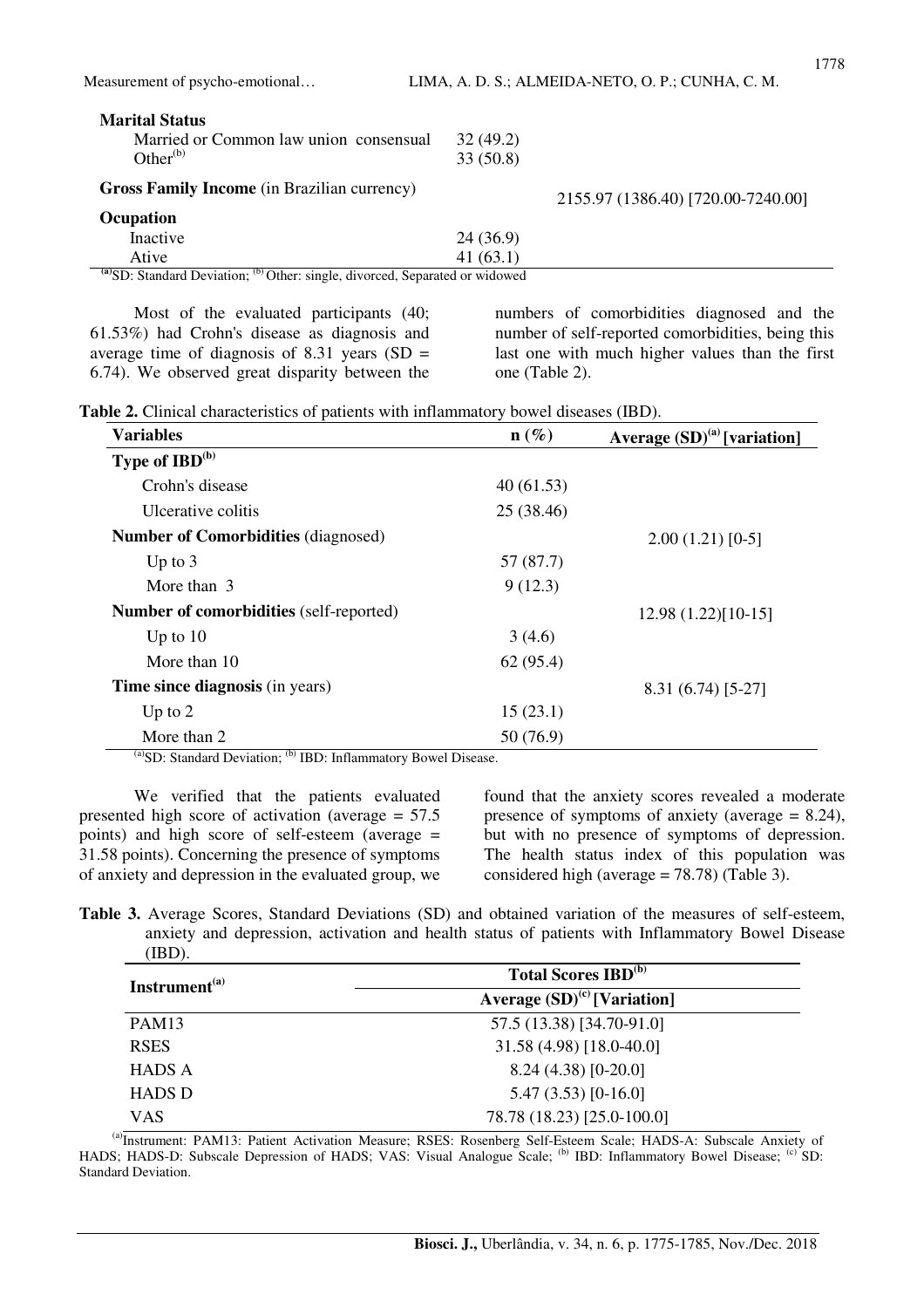Measurement of psycho-emotional… LIMA, A. D. S.; ALMEIDA-NETO, O. P.; CUNHA, C. M.

| Table 4. Comparison between the average scores obtained from measures of self-esteem, anxiety and |  |  |  |  |  |
|---------------------------------------------------------------------------------------------------|--|--|--|--|--|
| depression, activation and Health status of patients with inflammatory bowel diseases.            |  |  |  |  |  |

| Instrument <sup>(a)</sup> | <b>Crohn's Disease</b>           | <b>UC</b>          |       |
|---------------------------|----------------------------------|--------------------|-------|
|                           | Average $(SD)^{(b)}$ [variation] | $\mathbf{p}^{(c)}$ |       |
| PAM13                     | 58.91(13.35)                     | 55.65 (13.45)      | 0.456 |
| <b>RSES</b>               | 31.25(5.57)                      | 32.12 (3.89)       | 0.033 |
| <b>HADS-A</b>             | 8,10(5,08)                       | 8.480 (3.02)       | 0.008 |
| <b>HADS-D</b>             | 5,35(3.77)                       | 5.680(3.7)         | 0.245 |
| <b>VAS</b>                | 78.33 (18.21)                    | 79.52 (18.61)      | 0.437 |

(a)Instrument: PAM13: Patient Activation Measure; RSES: Rosenberg Self-Esteem Scale; HADS-A: Subscale Anxiety of HADS; HADS-D: Subscale Depression of HADS; VAS: Visual Analogue Scale; <sup>(b)</sup> SD: Standard Deviation; <sup>(c)</sup> p: Student t test.

Regarding the evaluation of the existing relationship between the measures of self-esteem, health status, anxiety and depression and activation with some sociodemographic and clinical variables, we observed a weak and significant correlation only between the activation and the time since diagnosis  $(r = 0.241)$  and between the measures of anxiety and the number of comorbidities  $(r = 0.297$  and  $r =$ 0.283) ( $p < 0.05$ ). In relation to the other variables and measuring instruments, we did not observe any other significant correlation ( $p > 0.05$ ). We also evaluated the performance of measuring instruments, according to some supposedly wellknown groups (gender, age range [18 to 30 years old, 31 to 59 years old and over 60 years old] and time since diagnosis [up to 2 years and more than 2 years]). Our intention was to evaluate if the instruments used were able to discriminate the measures according to some specific and predetermined groups (called known groups). In this evaluation, we did not find statistically significant differences in the comparison of the averages between the groups  $(p> 0.05)$ .

### **DISCUSSION**

The present study measured some subjective constructs, such as the measures of self-esteem, of anxiety and depression, health status and of activation in a group of patients with Inflammatory Bowel Disease (IBD), as well as it correlated and compared these measures with different social, demographic and clinical characteristics.

The results of this study showed in young adults, ranging in age between 30 to 59 years old. These data are similar to those described in the literature (BARROS, 2016; PEARSON, 2004; COHEN; BIN; FAYH, 2010; SOUZA et al., 2011). And when it comes to gender, there was a higher prevalence of females, which also corroborates previous studies (BARROS, 2016; COHEN; BIN; FAYH,2010; SOUZA et al., 2011; ROSA; SILVA JÚNIOR; ROSA, 2014; FALCÃO; MARTINELLI, 2016).

Pearson says that the most susceptible age group is between age 10 and 40 years of age and that there is no gender predominance, but a possible association with specific ethnic groups (PEARSON, 2004). Another study argues that IBD affects both men and women in similar proportions, with Chron's disease (CD) being present in a higher prevalence in women. The age range can vary between 15 to 30 years old and with a second peak between 60 to 80 years old. Regarding Brazilian data, the Zaltman study mentions that the rates of prevalence, incidence and mortality of IBDs in Brazil are still unknown, although regional reports have described an increase in the number of new cases of CD when compared to ulcerative colitis (UC) (ZALTMAN, 2007).

The IBDs have as a characteristic the occurrence in young adults who comprise the economically active population, showing the importance and repercussion of these diseases on work capacity, social life and on quality of life (VICTORIA; SASSAK; NUNES, 2009). And with regards to gender, studies suggest that CD is more frequent in women, with a ratio of about 3:2, and this may be linked with the use of oral contraceptive and female hormones (CORNISH, 2008).

Concerning to the type of IBD, the majority of our participants presented Crohn's disease as a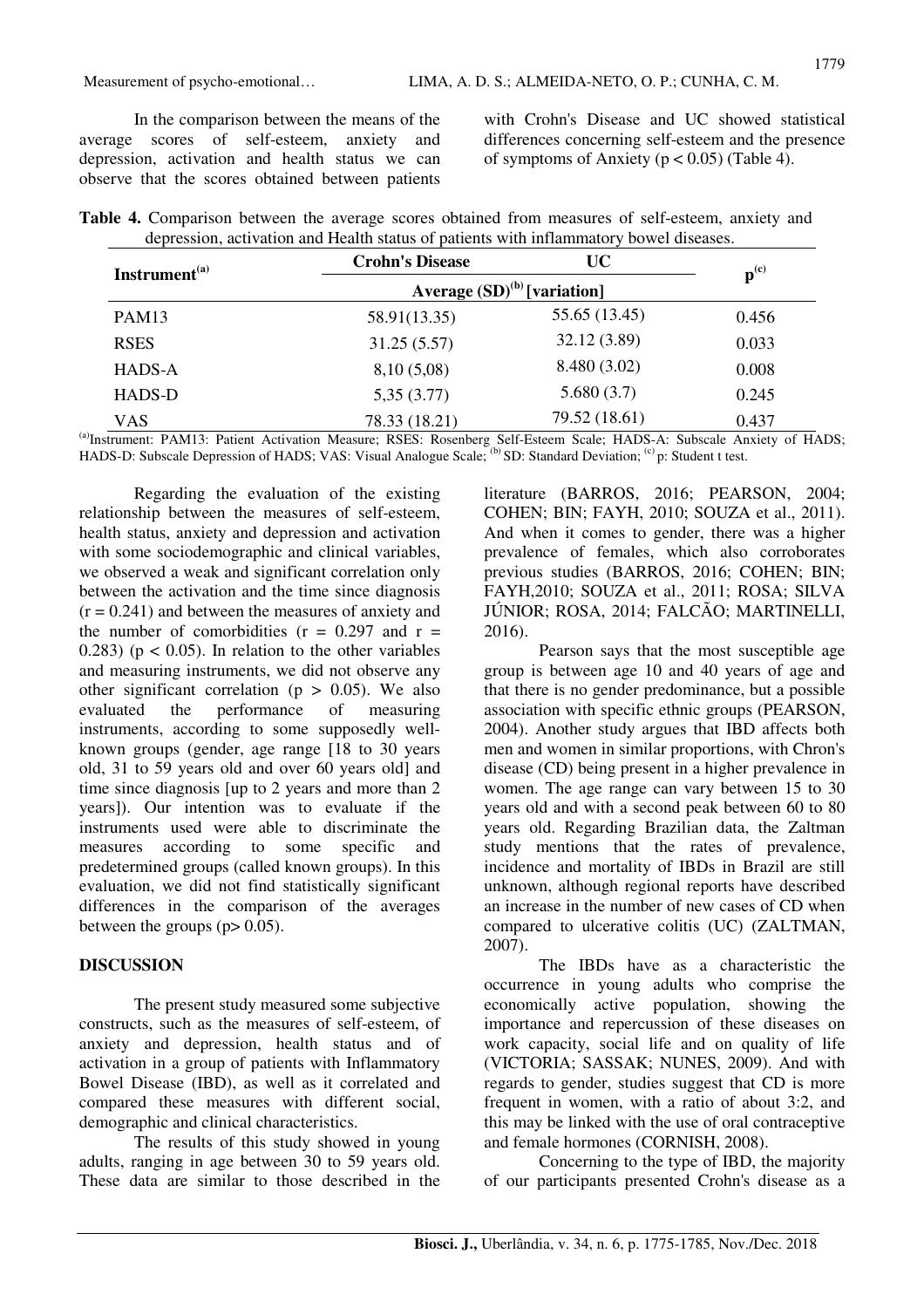diagnosis. Studies have warned to the rapid increase of this disease in comparison to others IBDs (SOUZA et al., 2002; ZALTMAN, 2007; LIMA, 2012; MARANHÃO; VIEIRA; CAMPOS, 2015) The literature has mentioned that the rapid increase and prevalence of IBD in developing countries is due to the Western lifestyle linked to the environmental factor of the IBDs genesis (ZALTMAN, 2007). Besides, Shanahan, 2002, points out that in addition to family history and predisposing environmental factors, other factors such as antigens derived from the microbiota, degree of exposure to intestinal pathogens, smoking, and use of nonsteroidal anti-inflammatory drugs appear to be linked to the development of the IBDs (SHANAHAN, 2002).

It is important to emphasize that some studies affirm that the delay of diagnosis of IBDs is quite frequent, due to the fact that these diseases do not present a specific characteristic that alone is able to close the diagnosis, being necessary for that, the sum of all the data from the clinical history plus other findings from different exams. In this study we found that the average time for diagnosis was around 8 years, finding similar to the results of other studies (BARROS, 2016; COHEN; BIN; FAYH, 2010; FALCÃO; MARTINELLI, 2016).

In our study, we found that the patients had a average family income, slightly above two minimum wages. Besides that, their average level of education was considered high, around 10 years. The study by Souza et al., 2013 demonstrated the correlation between higher levels of education with better income (SOUZA et al., 2013). This information corroborates our findings. The fact that the participants of this study have average family income and average level of education is important information, since these patients need sufficient financial resources due to the high expenses with health services (OLIVEIRA; EMERICK; SOARES, 2010). In addition, the patients with higher level of education present greater knowledge about their health condition and because of that, they may be more collaborative in order to maintain their condition stable.

We also found that more than half of our patients had occupational activities. The literature shows us that there is a concordant relationship between IBD and disability, whether for work, domestic or even daily activities (BÜSCH, et al., 2014). The factors that determine incapacity for work activities are uncertain, with some emphasis on the severity of the disease. Of the various predictive factors of disability due to IBD, the time elapsed since diagnosis showed special relevance, supporting the progressive pathological character of IBD. Another point to be considered is the progress in disease control provided by recent therapeutic measures (RAMOS et al., 2015).

The measurement of the subjective constructs is relatively recent in the scientific community, with the development and the progressive use of measuring instruments, especially since the 90s, of the last century (PASQUALI, 2009). The instruments of measurement used in this study present all the characteristics of validity and reliability, in order to be used in the Brazilian population, since all were submitted to a rigorous process of cultural adaptation and psychometric validation. In the present study we verified that all instruments presented adequate levels of reliability, with Cronbach's alpha values greater than 0.7. And concerning validity, we verified that these instruments showed good validity of convergent construct between the measures evaluated, since we obtained significant correlations, from low to moderate magnitude, between all the measures evaluated, which confirms the existence of theoretical relationship between the measures used, evaluated on individuals with IBDs.

The Self-esteem scores, measured by the Rosenberg Self-Esteem Scale, in the patients with IBD revealed a high average score, reflecting a high self-esteem, result consistent with the results of other studies (MENEZES, 2008; BARROS, 2016) performed a study in patients with IBD evaluating their self-esteem with the RSES and found that almost all the patients presented high self-esteem.

The literature describes that, in the middle of the several studies that evaluated self-esteem in patients with IBD, people with low self-esteem are rare (MENEZES, 2008), strengthening the results of our study. We can conclude that self-esteem interferes in several aspects of the patient's life, as learning and autonomy. When elevated, self-esteem is an influential factor on coping with complicated moments and overcoming difficulties, it influences the individual in his / her perception mode and especially in his / her behavior, when facing the challenges of life (BRANDEN; GOUVEIA, 1998).

Our study verified that the patients presented high self-esteem, and this is justified by the fact that, although they often live with physical impacts, they still manage to maintain their selfesteem high, mainly because they are young and they have the willingness to fight to live with quality. On the other hand, our study also showed a statistical difference in scores of the self-esteem between patients with CD and UC, in which the scores of self-esteem of patients with CD were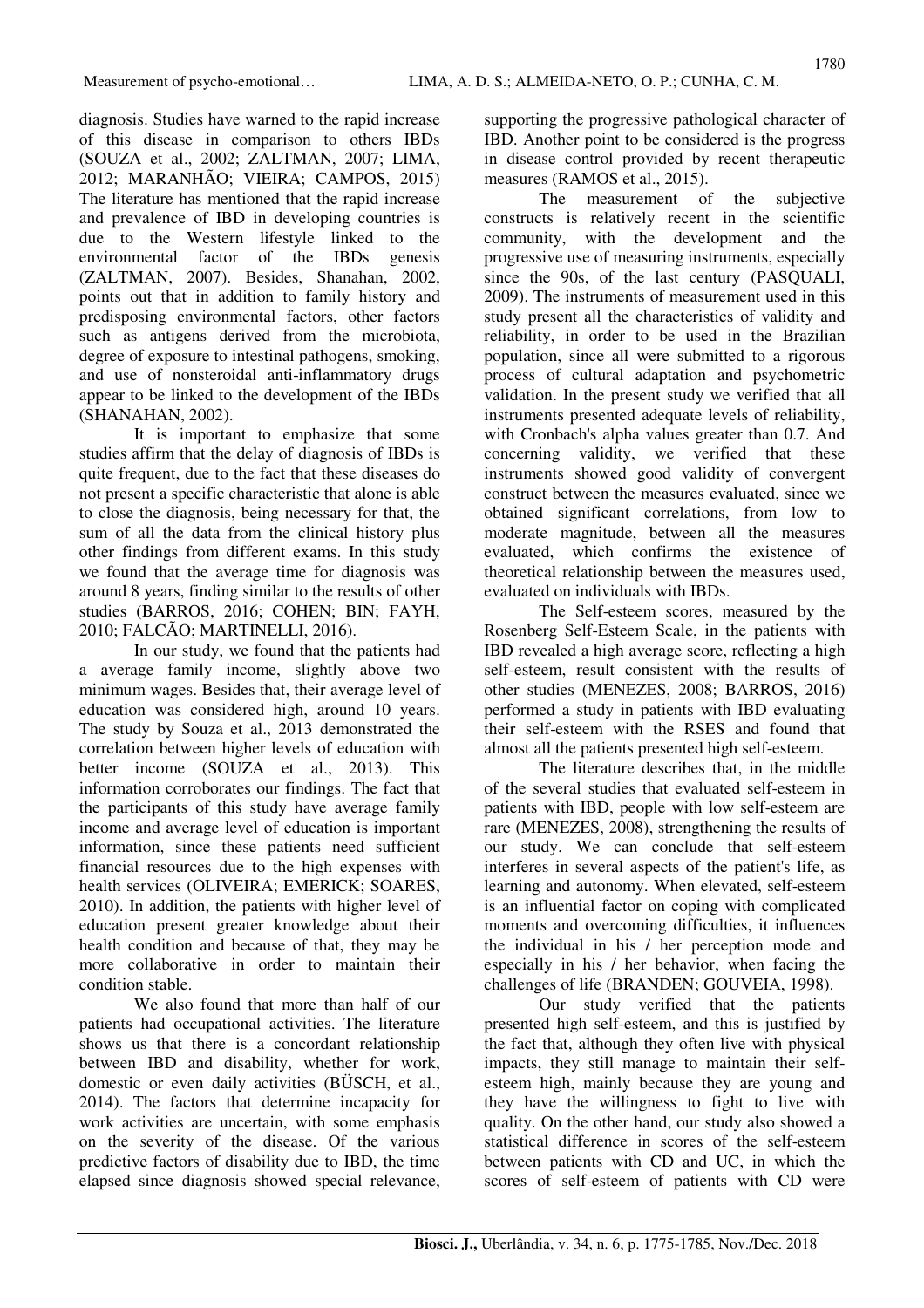significantly lower than the scores of patients with UC, in other words the self-esteem of individuals with CD is lower. This can be attributed to the fact that the CD is characterized by a more severe evolution, with more complications, and greater need of hospitalizations and surgical interventions than UC (SOUZA et al., 2002). Therefore, people with CD suffer more from the multidimensional impacts imposed by the disease.

Regarding the symptoms of anxiety and depression, we verified that the index of symptoms of anxiety in patients with IBD was considered moderate, while the index of symptoms of depression was considered low, being the index of symptoms of depression similar to index of healthy individuals. These data are corroborated by other studies, which suggested separately that anxiety would be more prevalent than depression in patients with IBD (MIKOCKA-WALUS et al., 2008). The numerous concerns that such patients are subjected to, along with the awareness of their incurable condition and uncertainties of its course and prognosis, the fear of undergoing surgery or develop cancer contribute to the development of anxiety in people with IBD (GRAFF; WALKER; BERNSTEIN, 2010).

The literature emphasizes that there are controversies about the development of anxiety and depression in patients with IBD (BARROS, 2016; FALCÃO; MARTINELLI, 2016; LIMA, 2012; (SERAFIM; COSTA, 2009; BOING, et al., 2012. Some researchers (FALCÃO; MARTINELLI, 2016; LIMA, 2012) have found no evidence of association between these comorbidities, while others (BARROS, 2016; (SERAFIM; COSTA, 2009; BOING, et al., 2012) have confirmed that depression and anxiety are common in patients with IBD, however, anxiety and depression are more prevalent in patients who experience exacerbations than in patients in remission (MITTERMAIER et al., 2004). Kurina et al. found that both depression and anxiety are more present in Ulcerative Colitis than in Crohn's disease (KURINA et al., 2001).

We believe that the fact that this study found low rates of symptoms of depression may be related to the high self-esteem of our patients. Selfesteem is a relevant characteristic of the individual that can result in motivation for care in health. Such motivation is an effective condition for positive changes of self-management in health (CUNHA, 2016).

In our study, we found that patients diagnosed with UC are more symptomatic for anxiety than patients with Crohn's disease; there was no significant correlation between depression and ulcerative colitis or depression and Crohn's disease. Both Crohn's disease and ulcerative colitis presented high rates of self-esteem in our sample, highlighting in significant way, greater rates of self-esteem in patients with ulcerative colitis. In our study, we verified that patients with UC presented better selfesteem when compared to patients with Crohn's disease. On the other hand, although they have greater self-esteem, we found that in those patients, the symptoms of anxiety are more present compared to the group of patients with Crohn's Disease.

Concerning health status, we noted scores from moderate to high on the patients with IBDs, with average values greater than 78 points, according with another study (COHEN; BIN; FAYH,2010). The study by Campolina et al. found averages of VAS smaller than ours (67.30 points), and even then, the authors consider as being good those quality of life results (CAMPOLINA, et al., 2011). Other studies argue that the health status of patients with IBD may be compromised, especially when they are going through the period of exacerbation of the disease (SOUZA et al., 2011).

In our study, the score obtained from PAM13 by patients with IBD showed a high level of activation, with an average of 57.5 points. This score corresponds to level 4 of activation, which means that these patients can maintain their health and cope with their health problems resulting from Crohn's disease or ulcerative colitis. This demonstrates that these patients have extensive knowledge about their health condition, the confidence to act and the skills necessary to conduct behaviors and healthy changes in their lifestyle. In addition, they believe that they can maintain their health, considering that they present behaviors of self-management and they know how to deal with their health problems (and not just the symptoms) in an independent way (CUNHA, 2016).

The teaching of self-care for selfmanagement in health is an important process and should be practiced continuously by health professionals, because it helps the individual to increase knowledge of the process, health / illness, improving the self-perception and promoting the change of habits necessary (LEOPARDI, 2006). Self-management includes skills that help people successfully manage their chronic conditions on a day-to-day basis (LORIG; HOLMAN, 2003). As the individuals effectively adapt strategies to their own conditions, their perceptions of self-efficacy, control, and ability increase, and they are more likely to apply and diffuse the skills and techniques they have learned in their daily lives (WALKER; SWERISSEN; BELFRAGE, 2003).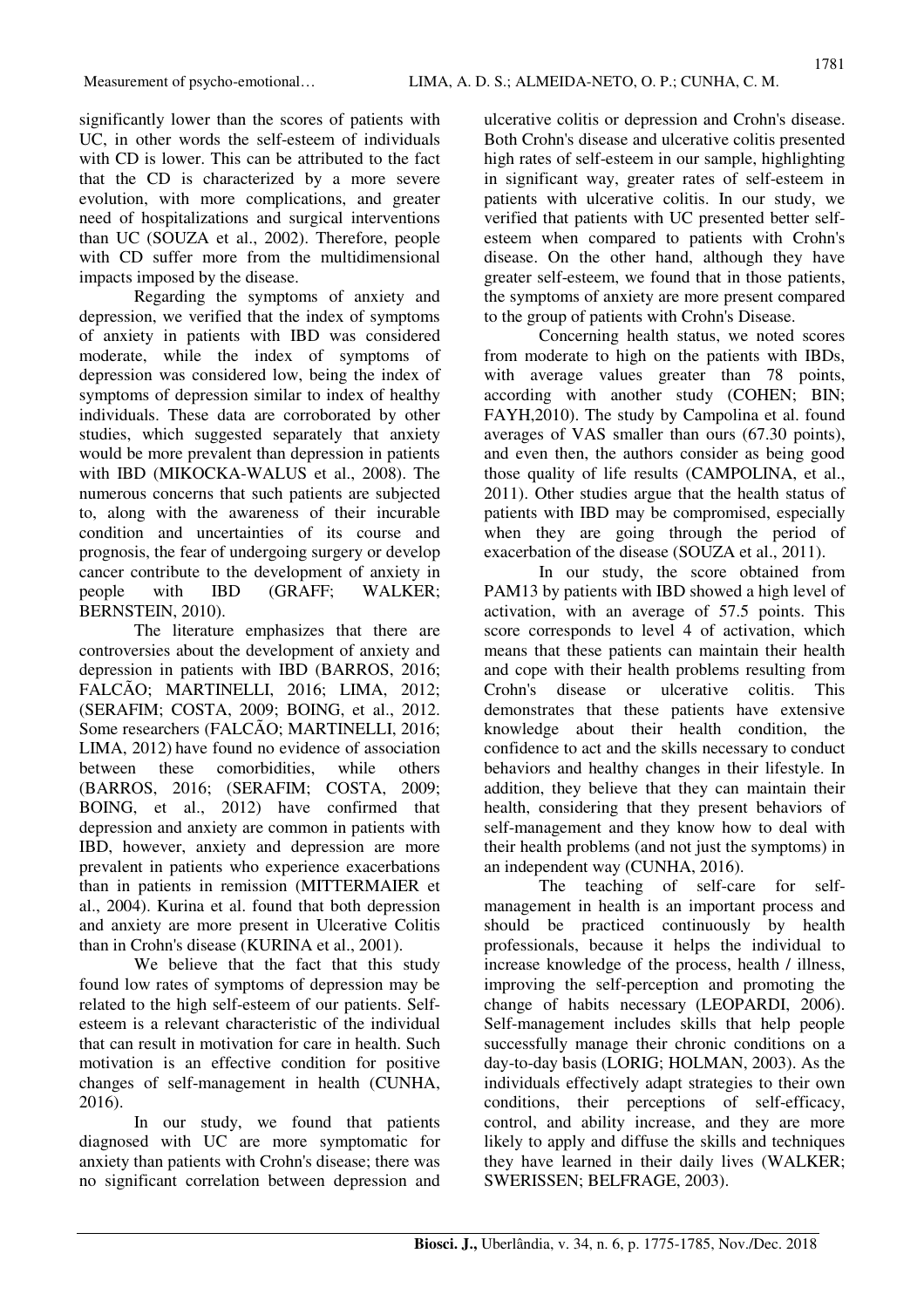Concerning the existing relationship between the measures of self-esteem, anxiety and depression, activation and some variables sociodemographic and clinical, we observed a significant correlation only between activation and time since diagnosis  $(r = 0.241)$ ; the measures of anxiety and number of comorbidities  $(r = 0.297)$  and  $r = 0.283$ ) presented correlations of low magnitude but statistically significant ( $p < 0.05$ ). Therefore, it is essential take into account these variables when evaluating patients with IBD.

#### **CONCLUSION**

The findings evidence that the health professionals may include the evaluation of these subjective constructs in the clinical evaluation of patients with IBD, so that they may seek strategies in order to detect and reduce symptoms of anxiety and that way improve the self-esteem of those patients. All these strategies aim to improve the activation of the individuals with IBD, based on self-care, in the ability and greater disposition of the individual to self-manage their chronic condition in order to obtain better outcomes in health.

**RESUMO:** Este estudo objetivou mensurar os escores de constructos psicoemocionais e de autogestão de pacientes com doenças inflamatórias intestinais (DII), comparar esses escores segundo o tipo de DII e verificar a influência dessas medidas na autogestão em saúde. Estudo transversal, realizado no ambulatório de um Hospital público. Pacientes adultos, com diagnóstico de DII, responderam instrumentos de medida de auto-estima, de ansiedade e depressão, estado de saúde e de ativação. Testes de correlação de Pearson e t de Student avaliaram as variáveis de interesse. Nível de significância de 0,05. Avaliamos 65 pacientes (idade média=40,71; DP= 14,26). Verificamos altas pontuações de ativação (média=57,5; DP=13,38) e de auto-estima (média=31,58; DP=4,98), pontuações moderadas de ansiedade (média=8,24; DP=4,38) e baixas de depressão (média= 5,47; DP= 3,53). Observamos correlações significantes, de fraca a moderada magnitude, entre as outras medidas com ativação (p<0,05). Houve correlações fracas entre ativação e tempo de diagnóstico, ansiedade e número de comorbidades (p<0,05). Concluímos que pacientes com DII apresentaram elevada auto-estima, índices moderados de ansiedade e baixos de depressão e elevado nível de ativação. Maior tempo de diagnóstico relacionou com melhor autogestão em saúde.

**PALAVRAS-CHAVE:** Autocuidado. Doença de Crohn. Proctocolite. Depressão. Ansiedade. Autoimagem.

#### **REFERENCES**

AJZEN, I.; FISHBEN, M. **Understanding Attitudes and Predicting Social Behavior**. New Jersey: Prentice-Hall, 1980.

AVANCI, J. Q.; ASSIS, S. G.; SANTOS, N. D.; OLIVEIRA, R. V. Adaptação Transcultural da Escala de AutoEstima para Adolescentes. **Psicologia: Reflexão e Crítica,** v. 20, n. 3, p. 397-405, 2007. https://doi.org/10.1590/S0102-79722007000300007

BARBIERI, D. Doenças inflamatórias intestinais. **Jornal de Pediatria,** v. 20, n. 2, p. 173-180, 2000.

BARROS, J. R. **Sexualidade e Doenças Inflamatórias Intestinais**. 2016. 141 f. Dissertação (Mestrado) - Mestrado em Fisiopatologia em Clínica Médica, Universidade Estadual Paulista Julho Mesquita Filho, Botucatu, 2016. https://doi.org/10.2223/JPED.151

BOING, A. F.; MELO, G. R.; BOING, A. C.; MORETTI-PIRES, R. O. et al. Associação entre depressão e doenças crônicas: um estudo populacional. **Revista de Saúde Pública,** v. 46, n. 4, p. 617-23, 2012. https://doi.org/10.1590/S0034-89102012000400005

BOTEGA, N. J.; BIO, M. R.; ZOMIGNANI, M. A.; GARCIA, J. R. C. et al. Transtornos do humor em enfermaria de clínica médica e validação de escala de medida (HAD) de ansiedade e depressão. **Revista de Saúde Pública,** v. 29, n. 5, p. 359-363, 1995. https://doi.org/10.1590/S0034-89101995000500004

BRANDEN, N.; GOUVEIA, R. **Auto-estima**: como aprender a gostar de si mesmo. São Paulo: Saraiva, 1998.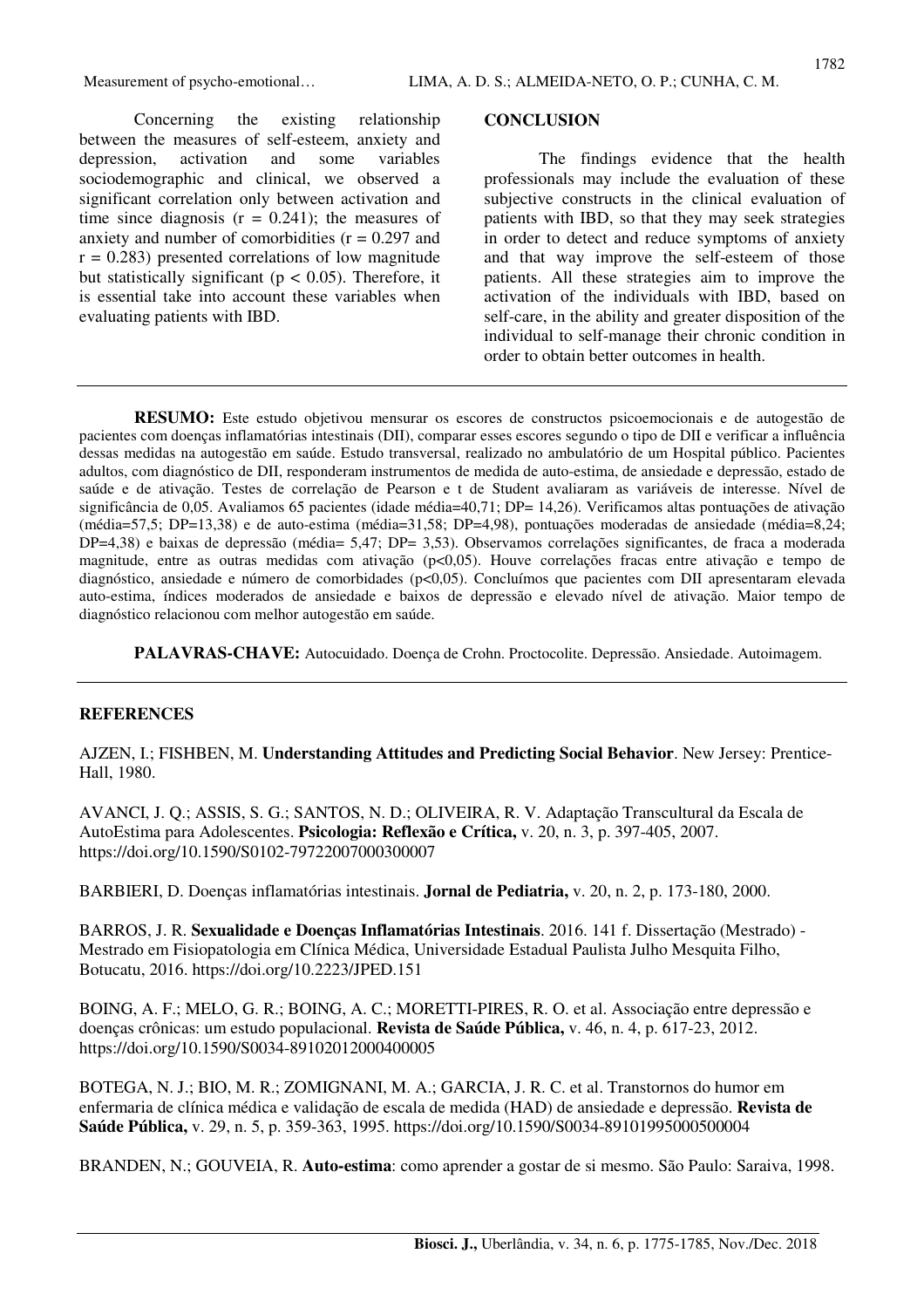BÜSCH, K. S. S. A.; HOLTON, M.; RABACOW, F. M.; KHALILI, H.; LUDVIGSSON, J. F. Sick leave and disability pension in inflammatory bowel disease: A systematic review. **Journal of Crohn's and Colitis,** v. 8, p. 1362–1377, 2014. https://doi.org/10.1016/j.crohns.2014.06.006

CAMPOLINA, A. G.; BORTOLUZZO, A. B.; FERRAZ, M. B.; CICONELLI, R. M. Validação da versão brasileira do questionário genérico de qualidade de vida short-form 6 dimensions (SF-6D Brasil). **Ciência e Saúde Coletica,** v. 16, n. 7, p. 3103-3110, 2011. https://doi.org/10.1590/S1413-81232011000800010

COHEN, D.; BIN, C. M.; FAYH, A. P. T. Assessment of quality of life of patients with inflammatory bowel disease residing in Southern Brazil. **Arquivos de Gastroenterologia,** v. 47, n. 3, p. 285-289, 2010. https://doi.org/10.1590/S0004-28032010000300014

CORNISH, J. A.; TAN, E.; SIMILLIS, C.; CLARK, S. K. et al. The risk of oral contraceptives in the etiology of inflammatory bowel disease: a meta-analysis. **American Journal of Gastroenterology,** v. 103, n. 9, p. 2394-2400, 2008. https://doi.org/10.1111/j.1572-0241.2008.02064.x

CUNHA, C. M. **Patient Activation Measure (PAM): Adaptação e validação das versões de 22 e de 13 itens em uma amostra de brasileiros com doenças crônicas.** 2016. 198 f. Tese (Doutorado) - Escola de Enfermagem de Ribeirão Preto/USP, Ribeirão Preto, 2016.

FALCÃO, L. T. M.; MARTINELLI, V. F. Associação de doença inflamatória intestinal com ansiedade e depressão: avaliação dos fatores de risco. **GED Gastroenterologia e Endoscopia Digestiva,** v. 35, n. 2, p. 52- 58, 2016.

FILHO, G. B. **Bogliolo patologia**. 8ª. ed. Rio de Janeiro: Guanabara Koogan, p. 750-3, 2011.

FREITAS, M. C.; MENDES, M. M. R. Condição crônica: Análise do Conceito no contexto da saúde do adulto. **Revista latinoamericana de enfermagem,** v. 15, n. 4, p. 450-597, 2007.

FRIEDMAN, S. General principles of medical therapy of inflammatory bowel disease. **Gastroenterology Clinics of North America,** v. 33, n. 2, p. 191-208, 2004. https://doi.org/10.1016/j.gtc.2004.02.003

GRAFF, L. A.; WALKER, J. R.; BERNSTEIN, C. N. It's not just about the gut: managing depression and anxiety in inflammatory bowel disease. **Practical Gastroenterology,** v. 34, n. 7, p. 11-25, 2010.

HIBBARD, J. H.; MAHONEY, E. R.; STOCKARD, J.; TUSLER, M. Development and Testing of a Short Form of the Patient Activation Measure. **Health Services Research,** v. 40, n. 6, p. 1918-1930, 2005. https://doi.org/10.1111/j.1475-6773.2005.00438.x

KURINA, L. M.; GOLDACRE, M. J.; YEATES, D.; GILL, L. E. Depression and anxiety in people with inflammatory bowel disease. **Journal of Epidemiology and Community Health**, v. 55, n. 10, p. 716-720, 2001. https://doi.org/10.1136/jech.55.10.716

LEOPARDI, M. T. **Teoria e método em assistência de enfermagem**. 2ª Edição. Florianópolis: Soldasoft, 2006.

LIMA, F. D, V. **Oscilação de humor em pacientes com Doença de Crohn: incidência de fatores associados**. 2012. 37 f. Dissertação (Mestrado) - Mestrado em Saúde, Universidade Federal de Juiz de Fora, Juiz de Fora, 2012.

LORIG, K. R.; HOLMAN, H. R. Self-management education: history, definition, outcomes, and mechanisms. **Annals of Behavioral Medicine.** v. 26, n. 1, p. 1-7, 2003. https://doi.org/10.1207/S15324796ABM2601\_01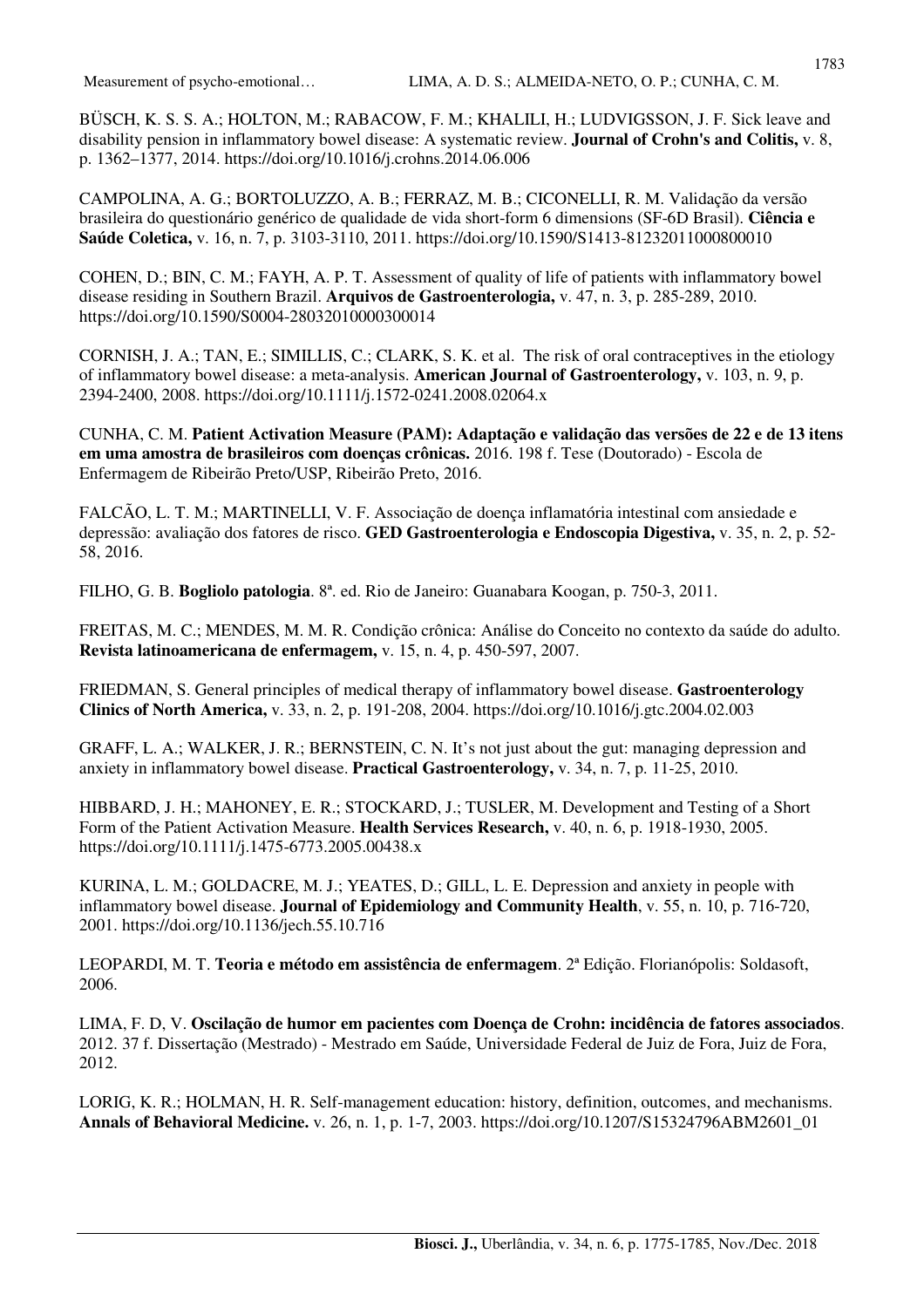MARANHÃO, D. D. A.; VIEIRA, A.; CAMPOS, T. Características e diagnóstico diferencial das doenças inflamatórias intestinais. **Jornal brasileiro de medicina,** v. 103, n. 1, p. 09-15, 2015.

MENEZES, M. M. P. N. C. **Satisfação Conjugal, Auto-Estima e Imagem Corporal em Indivíduos Ostomizados**. 206 f. Dissertação (Mestrado) - Mestrado em Ciências da Educação, Universidade de Lisboa, Lisboa, 2008.

MIKOCKA-WALUS, A. A.; TURNBULL, D. A.; ANDREWS, J. M.; MOULDING, N. T.; et al. . Psychological problems in gastroenterology outpatients: A South Australian experience. Psychological comorbidity in IBD, IBS and hepatitis C. **Clinical Practice & Epidemiology in Mental Health** [S.l], v. 4, n. 1, p. 15, 2008.

MITTERMAIER, C.; DEJACO, C.; WALDHOER, T.; OEFFERLBAUER-ERNST, A.; et al. Impact of depressive mood on relapse in patients with inflammatory bowel disease: a prospective 18-month follow-up study. **Psychosomatic Medicine**. v. 66, n. 1, p. 79-84, 2004. https://doi.org/10.1097/01.PSY.0000106907.24881.F2

OLIVEIRA, F. M.; EMERICK, A. P. C.; SOARES, E. G. Aspectos epidemiológicos das doenças intestinais inflamatórias na macrorregião de saúde leste do Estado de Minas Gerais. **Ciência e Saúde Coletiva,** v. 15, n. 1, p. 1031-1037, 2010. https://doi.org/10.1590/S1413-81232010000700009

PASQUALI, L. **Psicometria**: Teoria dos testes na psicologia e educação. Petrópolis: Vozes. 2009.

PEARSON, C. Inflammatory bowel disease. **Nursing Times**, London, v. 100, n. 9, p. 86-90, 2004.

PFEIFFER, E. A short portable mental status questionnaire for the assessment of organic brain deficit in elderly patients. **Journal of America Geriatric Society,** v. 23, n. 10, p. 433-441, 1975. https://doi.org/10.1111/j.1532- 5415.1975.tb00927.x

RAMOS, A.; CALVET, X.; SICILIA, B.; VERGARA, M.; et al. IBD-related work disability in the community: Prevalence, severity and predictive factors. A cross-sectional study. **United European Gastroenterology Journal,** v. 3, n. 4, p. 335-342, 2015. https://doi.org/10.1177/2050640615577532

ROSA, J. R.; SILVA, J. R.; J. F.; ROSA, M. I. Perfil epidemiológico de portadores de doença inflamatória intestinal. **Arquivos Catarinense de Medicina,** v. 43, n. 3, p. 53-58, 2014.

SERAFIM, T. S.; COSTA, A. L. S. Sintomas somáticos de depressão em pacientes portadores de Retocolite Ulcerativa idiopática. **Acta Paulista de Enfermagem,** v. 22, n. 3, p 295-300, 2009. https://doi.org/10.1590/S0103-21002009000300009

SHANAHAN F. Crohn´s disease**. Lancet,** v 359, p. 62-69, 2002. https://doi.org/10.1016/S0140- 6736(02)07284-7

SOUZA, M. H. L.; TRONCON, L. E. D. A.; RODRIGUES, C. M.; VIANA, C. F.; et al. Evolução da ocorrência (1980-1999) da doença de Crohn e da retocolite ulcerativa idiopática e análise das suas características clínicas em um hospital universitário do sudeste do Brasil. **Arquivos de Gastroenterologia,** p. 98-105, 2002. https://doi.org/10.1590/S0004-28032002000200006

SOUZA, M. I. A.; TAQUES, F. H.; OLIVEIRA, J. C.; ALENCAR, D. A. Relação entre a desigualdade e educação no Brasil: uma estimativa de dados em painel. **Textos de Economia**, v. 16, n. 2, p. 111-142, 2013. https://doi.org/10.5007/2175-8085.2013v16n2p111

SOUZA, M. M.; BARBOSA, D. A.; ESPINOSA, M. M.; BELASCO, A. G. S. Qualidade de vida de pacientes portadores de doença inflamatória intestinal. **Acta Paulista de Enfermagem,** v. 24, n. 4, p. 479- 484, 2011. https://doi.org/10.1590/S0103-21002011000400006